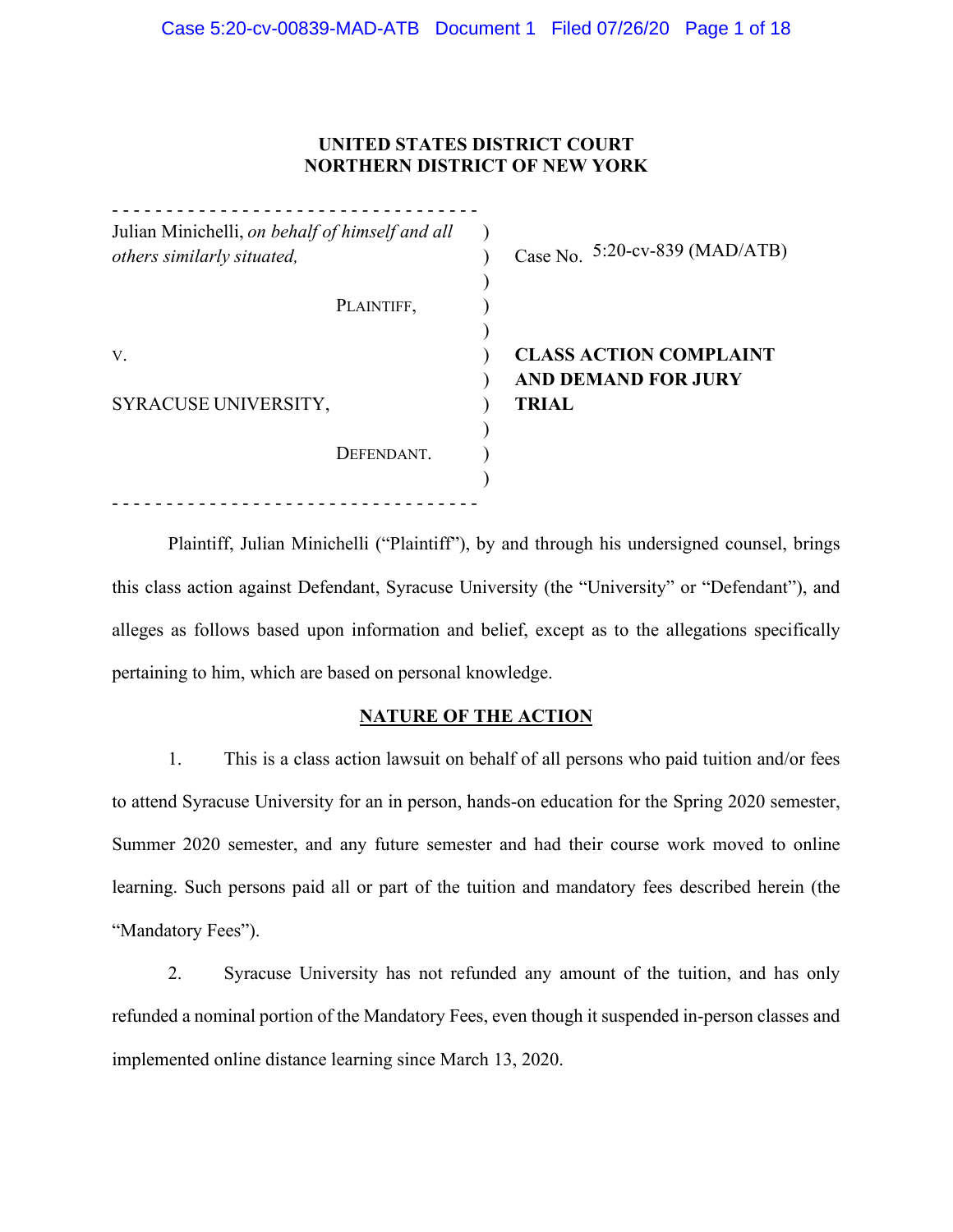## Case 5:20-cv-00839-MAD-ATB Document 1 Filed 07/26/20 Page 2 of 18

3. On or about March 13, 2020, the University also stopped providing any of the services or facilities the Mandatory Fees were intended to cover because of the University's response to the Coronavirus Disease 2019 ("COVID-19") pandemic.

4. The University's failure to provide the services for which tuition and the Mandatory Fees were intended to cover since approximately March 13, 2020 is a breach of the contracts between the University and Plaintiff and the members of the Class and is unjust.

5. In short, Plaintiff and the members of the Class have paid for tuition for a first-rate education and an on-campus, in person educational experience, with all the appurtenant benefits offered by a first-rate university, and were provided a materially deficient and insufficient alternative, which alternative constitutes a breach of the contracts entered into by Plaintiff and the Class with the University.

6. As to Mandatory Fees, Plaintiff and the Class have paid fees for services and facilities which are simply not being provided; this failure also constitutes a breach of the contracts entered into by Plaintiff and the Class members with the University.

7. Plaintiff seeks, for himself and Class members, the University's disgorgement and return of the pro-rated portion of its tuition and Mandatory Fees, proportionate to the amount of time that remained in the Spring 2020 semester, Summer 2020 semester, and any future semester when the University closed and switched to online distance learning.

#### **PARTIES**

8. Plaintiff Julian Minichelli is a citizen of Pennsylvania. He paid to attend the Spring 2020 semester at the University as a full-time undergraduate student. Plaintiff paid tuition for the Spring 2020 semester and the Mandatory Fees to enable him to obtain an in-person, on-campus educational experience and enable him to participate in the activities and to utilize the services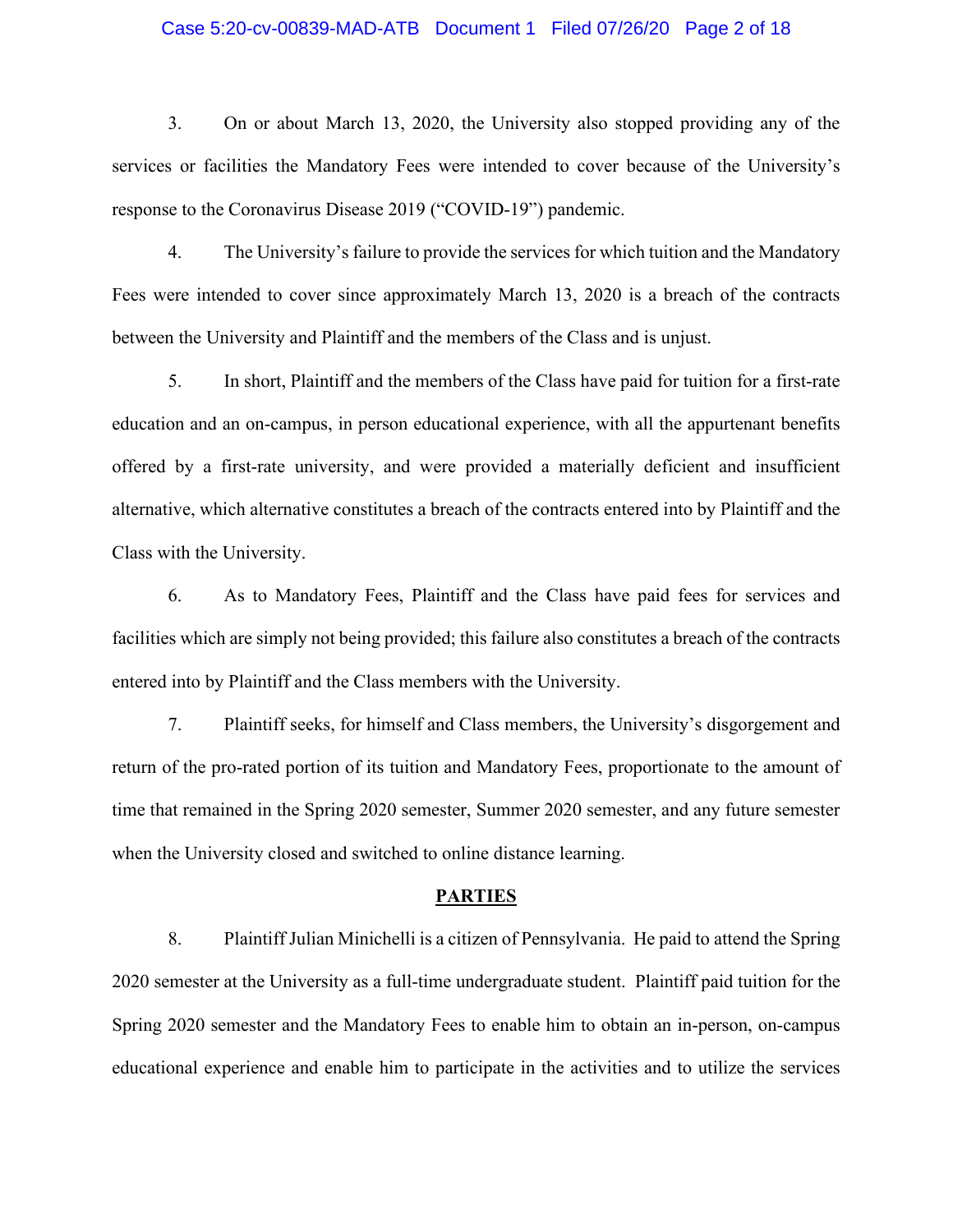## Case 5:20-cv-00839-MAD-ATB Document 1 Filed 07/26/20 Page 3 of 18

covered by the Mandatory Fees that he paid. He has not been provided a pro-rated refund of the tuition for his in-person classes that were discontinued and moved online, and has only been provided a nominal refund of the Mandatory Fees he paid after the University's facilities were closed and events were cancelled.

9. Defendant, Syracuse University, is a private research university in Syracuse, New York that was founded in 1870. The University offers numerous major fields for undergraduate students, as well as a number of graduate programs. Defendant's undergraduate and graduate programs includes students from many, if not all, of the states in the country. Its principal campus is located in Syracuse, New York. Defendant is a citizen of New York.

### **JURISDICTION AND VENUE**

10. The Court has jurisdiction over this action pursuant to 28 U.S.C. § 1332(d)(2)(A), as modified by the Class Action Fairness Act of 2005, because Plaintiff and at least one member of the Class, as defined below, is a citizen of a different state than Defendant, there are more than 100 members of the Class, and the aggregate amount in controversy exceeds \$5,000,000 exclusive of interests and costs.

11. This Court has personal jurisdiction over Defendant because Defendant maintains its principal place of business in this District.

12. Venue is proper in this Court pursuant to 28 U.S.C. § 1391 because Defendant resides in this District.

#### **FACTUAL ALLEGATIONS**.

13. Plaintiff and Class Members paid, or will pay, to attend Syracuse University's Spring 2020 semester, Summer 2020 semester, and/or any future semester including tuition and the Mandatory Fees. The Spring 2020 semester at the University began on or about January 13,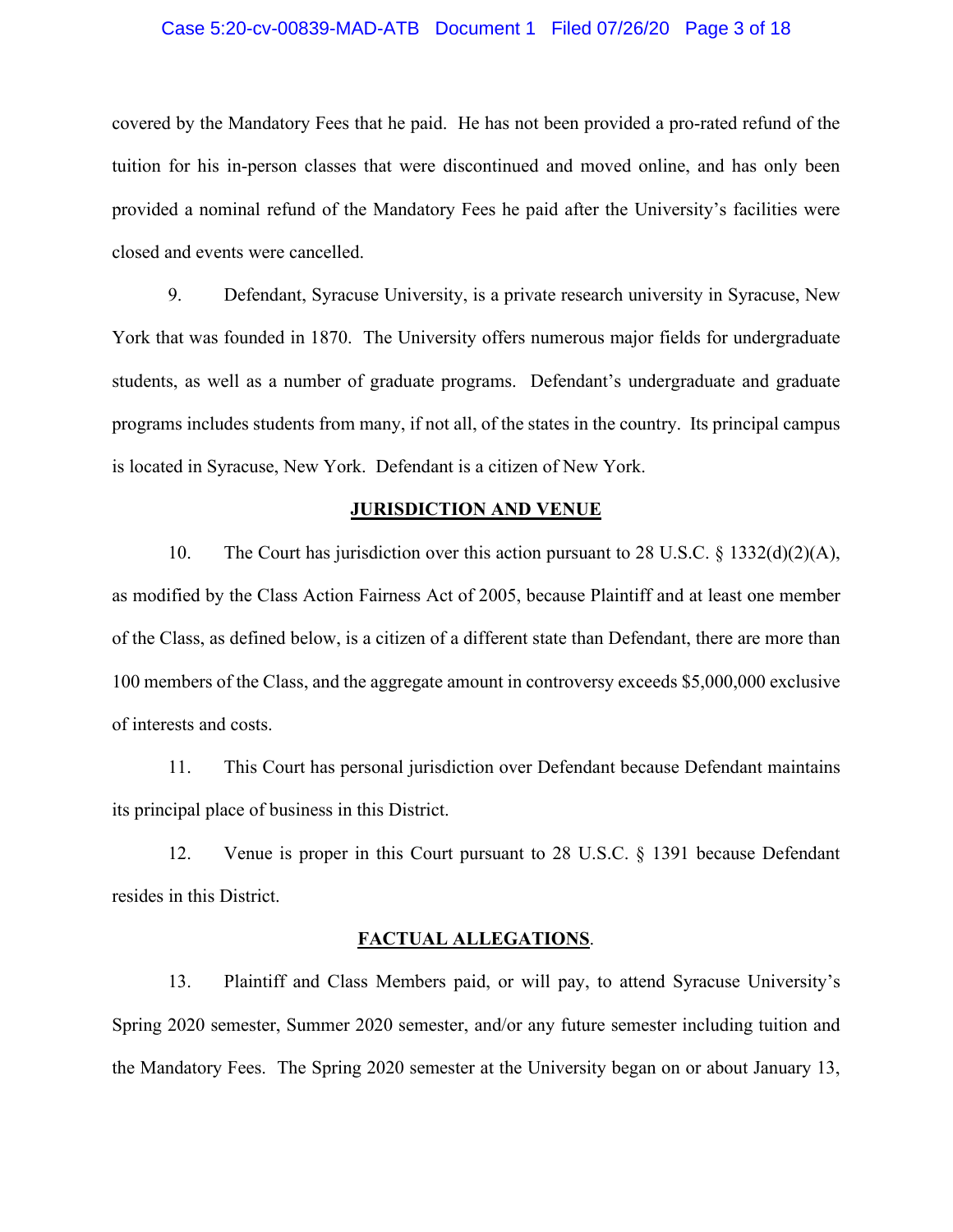## Case 5:20-cv-00839-MAD-ATB Document 1 Filed 07/26/20 Page 4 of 18

2020.<sup>1</sup> The Spring 2020 semester ended on or around April 28, 2020. The University offers three shorter summer sessions, and a combined summer session. The "Maymester" session began on or about May 11, 2020 and ended May 22, 2020. "Summer Session I" began on or about May 18, 2020, and ended on or about June 26, 2020.<sup>2</sup> "Summer Session II" began on or about June 29, 2020, and ended on or about August 7, 2020.<sup>3</sup>

14. Tuition costs at the University for undergraduate students enrolled in the Spring 2020 were as follows:<sup>4</sup>

## **Tuition - Main Campus**

### **Students Matriculated Beginning Fall '18**

| <b>Students Matriculated Prior to Fall '18</b> |  |
|------------------------------------------------|--|
|                                                |  |

| Indergraduate per semester (12-19 credits) | . \$24,390 |
|--------------------------------------------|------------|
| Per credit (first 11)                      | .2.123     |
| Per credit (20 or more)                    | .1.464     |
| Winterlude per credit                      | 1.297      |
| Summer per credit.                         | 1.297      |

## **Tuition - University College**

| <b>Students Matriculated Beginning Fall '18</b> |        |
|-------------------------------------------------|--------|
|                                                 |        |
|                                                 | 695    |
|                                                 |        |
|                                                 | 695    |
|                                                 | 695    |
|                                                 | .1.297 |

#### **Students Matriculated Prior to Fall'18**

| 695 |
|-----|
|     |
| 695 |
| 695 |
|     |

<sup>&</sup>lt;sup>1</sup> https://bfas.syr.edu/wp-content/uploads/2019/06/2019-2020-Tuition-and-fees-booklet.pdf.<br><sup>2</sup> https://www.syracuse.edu/academics/calendars/academic-year/.<br><sup>3</sup> *Id.* 

<sup>4</sup> https://bfas.syr.edu/wp-content/uploads/2019/06/2019-2020-Tuition-and-fees-booklet.pdf.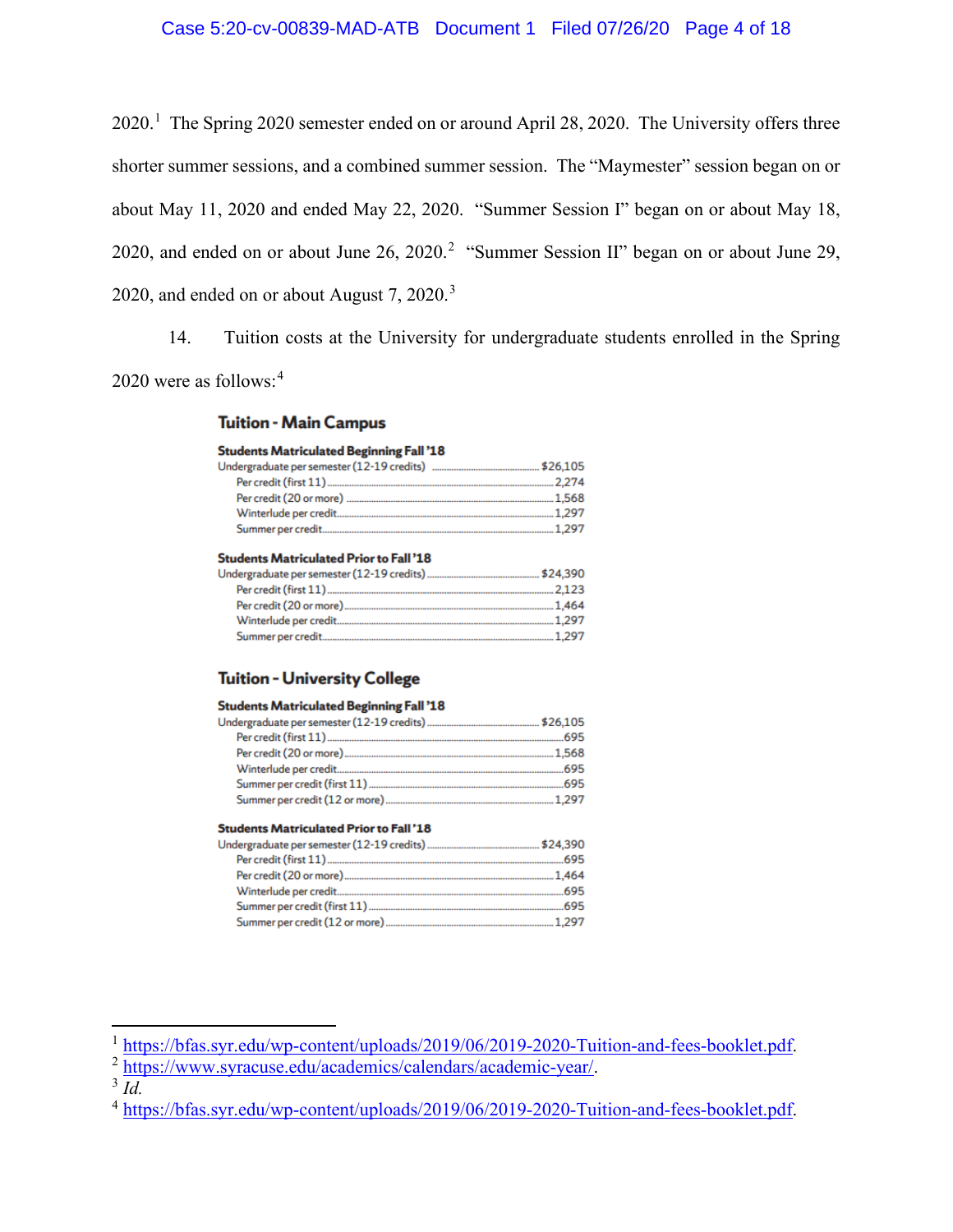15. Tuition costs at the University for graduate students enrolled in the Spring 2020 semester were as follows:<sup>5</sup>

## **Graduate Students**

| Main Campus, University College (UC), Online, Winterlude |         |
|----------------------------------------------------------|---------|
|                                                          | \$1,620 |
| <b>Communications@Syracuse</b>                           |         |
|                                                          |         |
| <b>Executive MPA@Syracuse</b>                            |         |
|                                                          |         |
| Data Science@Syracuse                                    |         |
|                                                          |         |
| <b>School of Education-Extended Campus</b>               |         |
|                                                          |         |

16. Tuition costs at the University for students enrolled in the Summer 2020 semester were as follows: $6$ 

#### **Summer Sessions**

| Main Campus, per credit.                  | .1.620 |
|-------------------------------------------|--------|
| Syracuse Abroad, per credit.              | .1.620 |
| University College/UC Online, per credit. | 1.620  |

17. The Mandatory Fees at the University consist of: Student Activity Fee; NYPIRG Fee; Student Co-Curricular Fee; Health and Wellness Fee; Student Health Insurance; OnTrack at SU. Students are also charged variable Course Fees depending upon the program of enrollment and courses taken.

18. Plaintiff and the members of the Class paid tuition for the benefit of on-campus live interactive instruction and an on-campus educational experience throughout the entire semester.

19. Plaintiff and the members of the Class paid the Mandatory fees for the semester so they could benefit throughout the entire semester from on-campus organizations, clubs, recreational education, crime prevention, and health and wellness services.

 $5$  *Id.* 

 $6$  *Id.*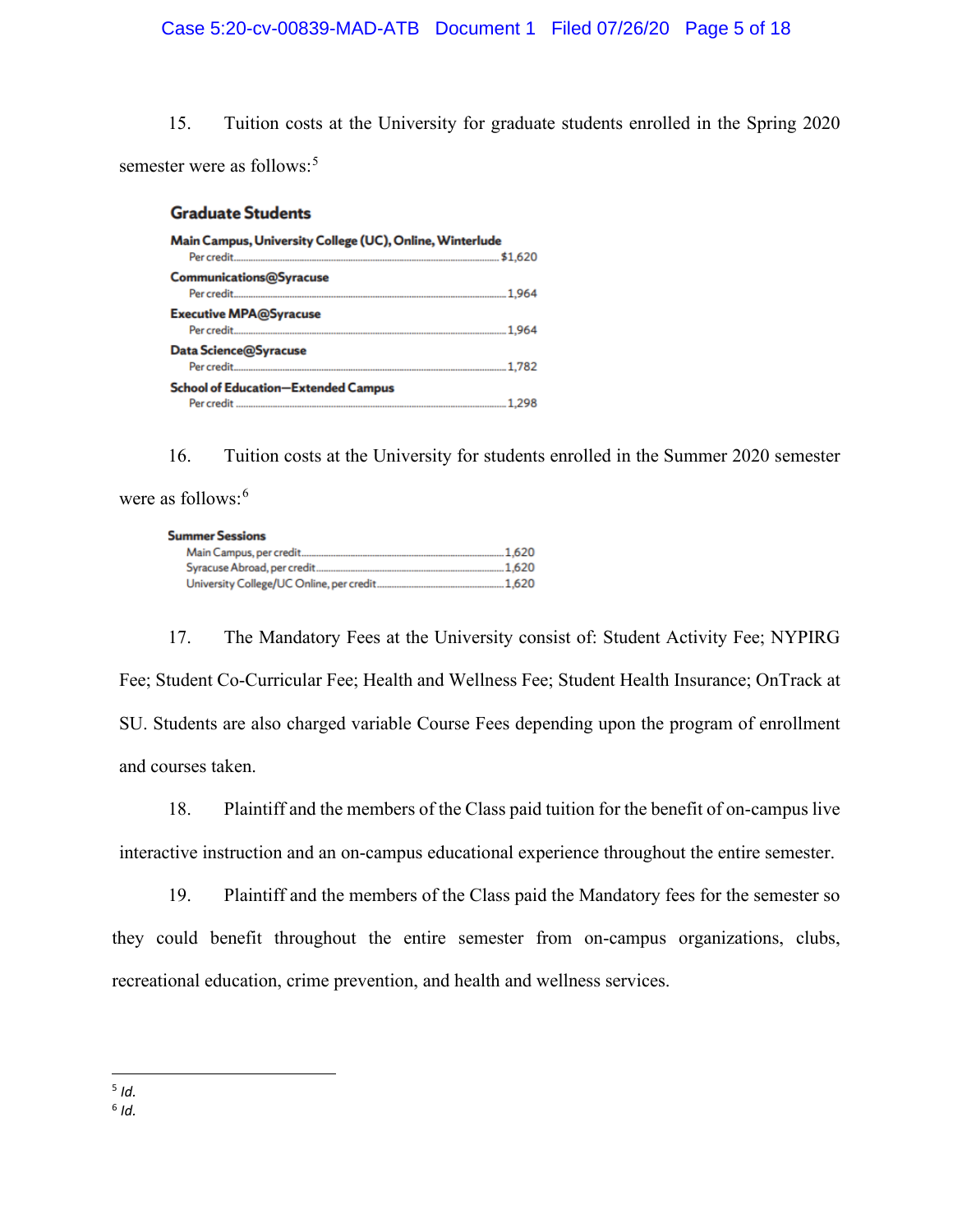20. Members of the Class have demanded the return and/or future discount of the pro-

rated portion of tuition and Mandatory Fees and have taken to online petitions to demand the same.<sup>7</sup>

One petition illustrates the frustration University students feel with online learning:

[I]t is impossible to equate the instruction provided in our classrooms and the learning that occurs within our on-campus resources and communities to the learning and support which will be provided online. The quality of education that we are paying for does not measure up to the quality of education that we are receiving.

# *In Response to COVID-19, the University Closed Campus, Preventing Access to its Facilities, Services, Housing, and Dining, and Cancelled All In-Person Classes*

21. In response to the COVID-19 pandemic, the University created a new section on its website to post news alerts and updates. <sup>8</sup>

22. On March 10, 2020, the University announced that in-person classes were cancelled after March 13, 2020, and that classes will be offered only through remote online formats through at least March 30,  $2020$ .<sup>9</sup> The University also instituted on-campus social distancing protocols including cancelling all gatherings of 50 people or more.

23. On March 16, 2020 the University announced its decision to cancel in-person classes and extend remote online learning for the remainder of the Spring 2020 semester.<sup>10</sup> In addition, the University announced it was closing all on-campus fitness centers and that dining

<sup>7</sup> https://www.change.org/p/chancellor-kent-syverud-syracuse-university-partial-tuition-refundcredit; https://www.change.org/p/chancellor-kent-syverud-syracuse-university-department-of-<br>drama-partial-tuition-adjustment-refund-2020.

 $\frac{8 \text{ Syracuse.edu}/\text{coronavirus}}{9 \text{https://news.syr.edu/blog/2020/03/10/residental-instruction-suspended-effective-end-of-day-}}$ friday-march-13-university-to-transition-to-online-learning/.<br><sup>10</sup> https://news.syr.edu/blog/2020/03/1<u>6/important-coronavirus-message-from-chancellor-</u>

syverud/.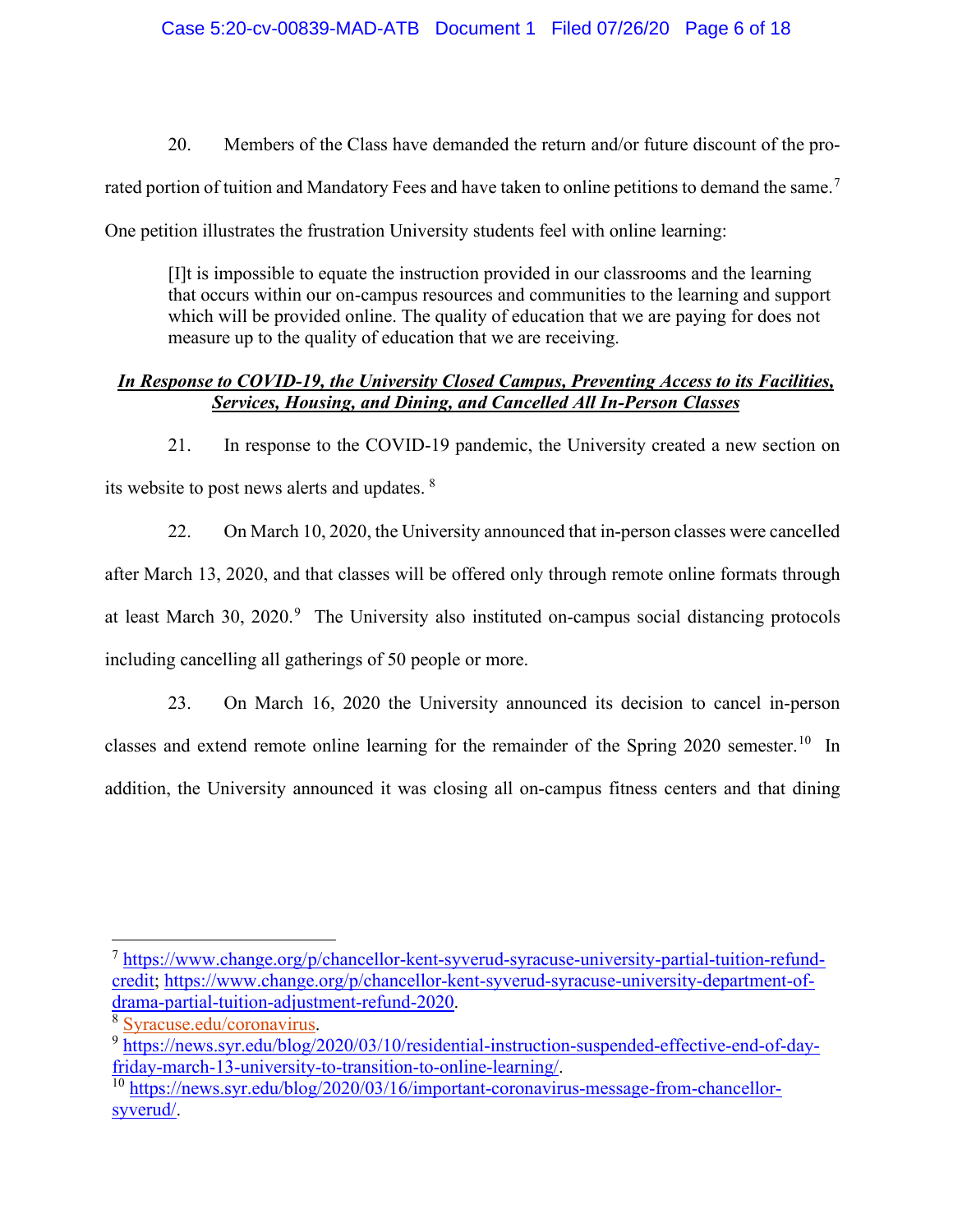## Case 5:20-cv-00839-MAD-ATB Document 1 Filed 07/26/20 Page 7 of 18

centers would only be offering take-out options.<sup>11</sup> The University also urged students living on campus to move out as soon as possible.

24. The University further restricted access to on-campus buildings and facilities, limiting access to only essential members of the University faculty and staff. Specifically, on April 4, 2020, Syracuse University's Vice Chancellor for Strategic Initiatives and Innovation, J. Michael Haynie issued a reminder of the social distancing requirements stating, in pertinent part:

At this time, only individuals who have been deemed essential personnel should be accessing buildings and facilities on our campus. Additionally, access to laboratories is limited to those engaging in essential research activity, including the maintenance of live animals and plants, microbes, cell lines and essential equipment and materials, along with any research related to COVID-19.<sup>12</sup>

25. The University has not held any in-person classes since March 13, 2020. All classes that have continued since March 23, 2020 have only been offered in a remote online format with no in-person instruction or interaction.

26. On March 18, 2020, the University announced that access to student health services was being restricted, that all mental health counseling appointments were being held via telephone, and that all libraries were closed for the remainder of the semester.<sup>13</sup>

27. Most of the services for which the Mandatory Fees were assessed were also terminated at or about this time, with only limited virtual events offered moving forward.

28. Despite demand from its students, the University has expressly refused to refund tuition:<sup>14</sup>

<sup>&</sup>lt;sup>11</sup> https://news.syr.edu/blog/2020/03/16/coronavirus-update-state-order-will-require-dining-halls-<br>and-fitness-centers-to-close-at-8-p-m-today/.

<sup>&</sup>lt;sup>12</sup> https://news.syr.edu/blog/2020/04/04/coronavirus-update-4-4-20-support-guidance-resources-<br>and-services/.

<sup>&</sup>lt;sup>13</sup> https://news.syr.edu/blog/2020/03/18/coronavirus-updates-and-guidance-3-18-20/.<br><sup>14</sup> *Id*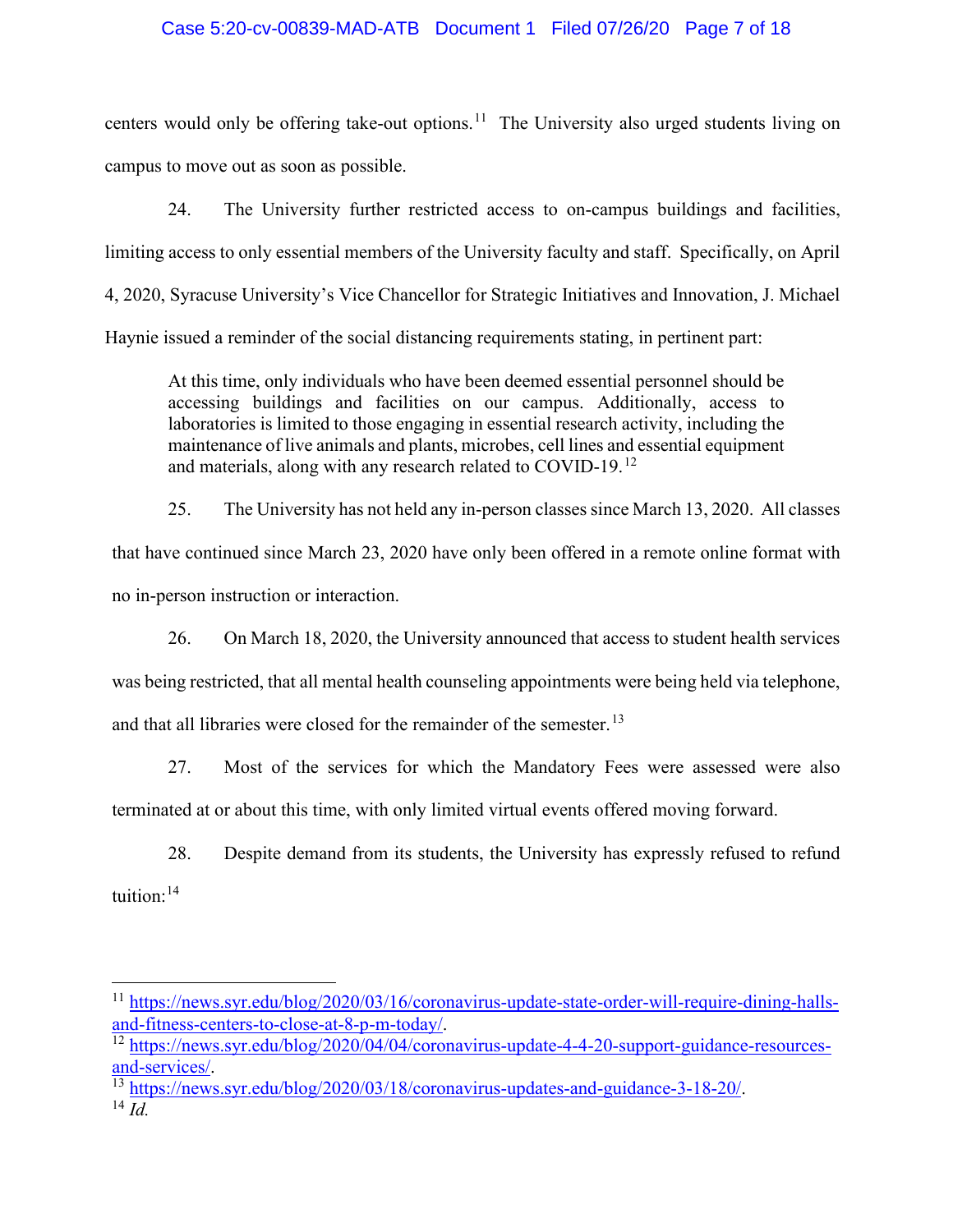Though COVID-19 makes it impossible for us all to be on campus together, we are innovating and developing ways to deliver the high quality educational experience our students have come to expect from Syracuse University. We are issuing credits/refunds for room and board and meal plans, but will maintain tuition and program fees to continue to support an enriching, credit-bearing experience for our students.

# *The University's Online Courses Are Sub-par to In-Person Instruction, For Which Plaintiff and the Class Members Contracted with the University to Receive by Paying Tuition and Fees*

29. Students attending Syracuse University did not choose to attend an online institution of higher learning, but instead chose to enroll in the University's in-person educational program.

30. On its website, the University markets the University's on-campus experience as a

benefit of enrollment: <sup>15</sup>

# **Campus Highlights**

With its mix of traditional and contemporary architecture, sprawling greens, and historic sculptures, Syracuse's campus is more than just a place to live. It's the backdrop for the stories you'll tell over and over. It's where you'll make lifelong friends and life-changing decisions.

At Syracuse University, four seasons provide an ever-changing stage for yearround festivals, expos and installations, and athletic events that unite the student body in an unstoppable wave of orange. Our campus is big enough to lose yourself in your interests, but small enough that you'll soon feel at home.

Here you'll learn a little more about some of our favorite places on campus, but planning a visit is the best way to get a feel for a place that will soon feel like home.

<sup>15</sup> https://www.syracuse.edu/life/campus-highlights/; https://www.syracuse.edu/life/mealsdining/.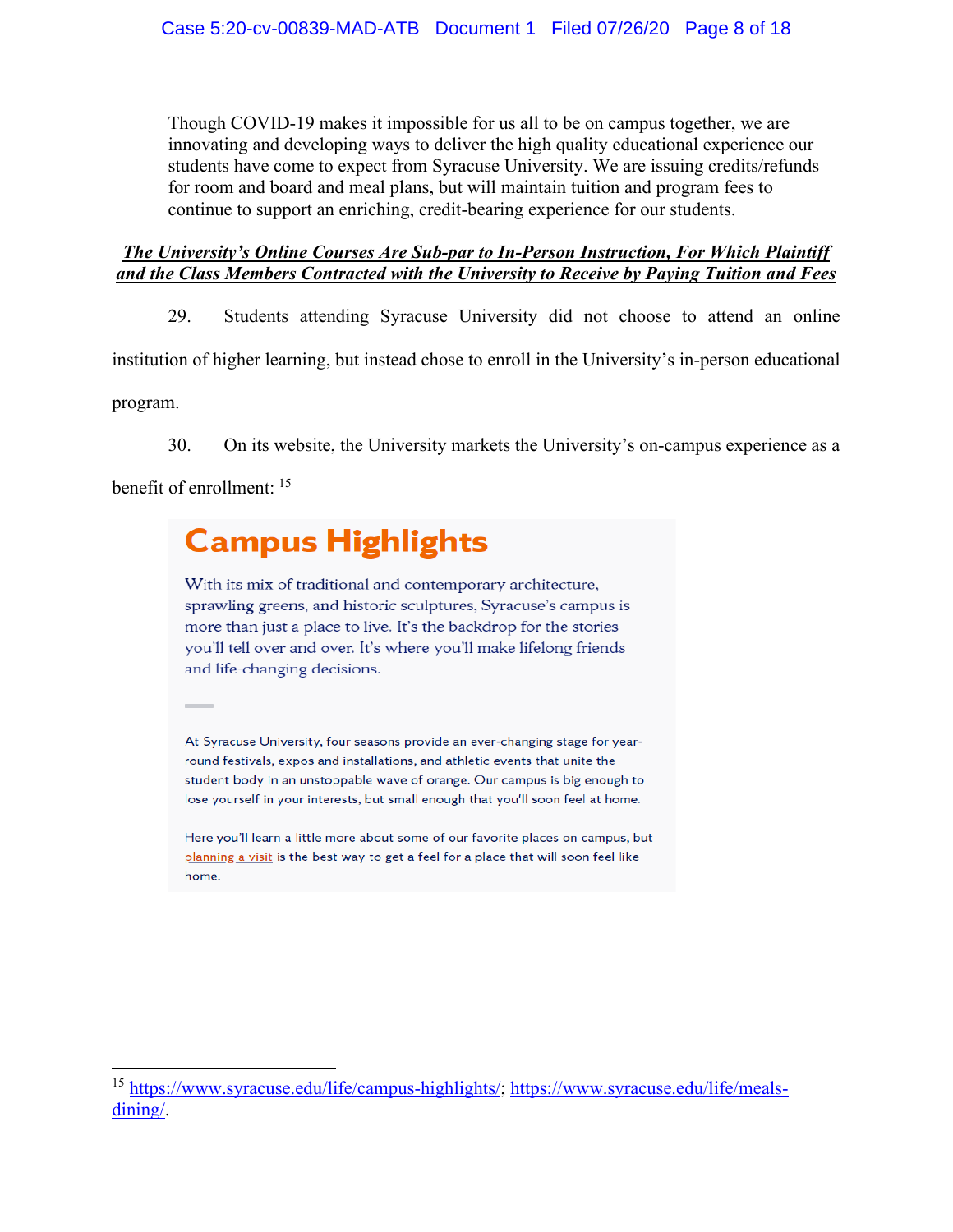# **Recreation and Facilities**

A Syracuse education doesn't just challenge your mind. You'll be encouraged to test and grow your physical and mental boundaries via the clubs, classes, and facilities that suit you best.

# **Schine and Goldstein Student Centers**

Meet a classmate for coffee. Discover your new favorite band. Pick up tickets to a guest lecture. As a student, you'll spend more than just a little time at the Schine and Goldstein Student Centers.

# **Connective Corridor**

The Connective Corridor is a civic engagement initiative led by Syracuse University, working with the City of Syracuse and Onondaga County. The Corridor creates a connection between the City and University, making it easier and more feasible for students to access many great downtown activities.

# **Student-Run Media**

At Syracuse University, student-run media is more than just an opportunity for budding journalists to hone their craft. No one knows the ins and outs of the university like students, so no one is better positioned to share what's happening, what's now, and what's next.

# **Museums and Galleries**

The Coalitions of Museum and Art Centers (CMAC) at Syracuse University showcases the University community's talents by exploring the visual and electronic arts through exhibitions, publications, public presentations, education, and scholarship.

# **University Bookstore**

The University's bookstore is a primary resource for textbooks, general interest books, art and office supplies, and even a custom framing shop.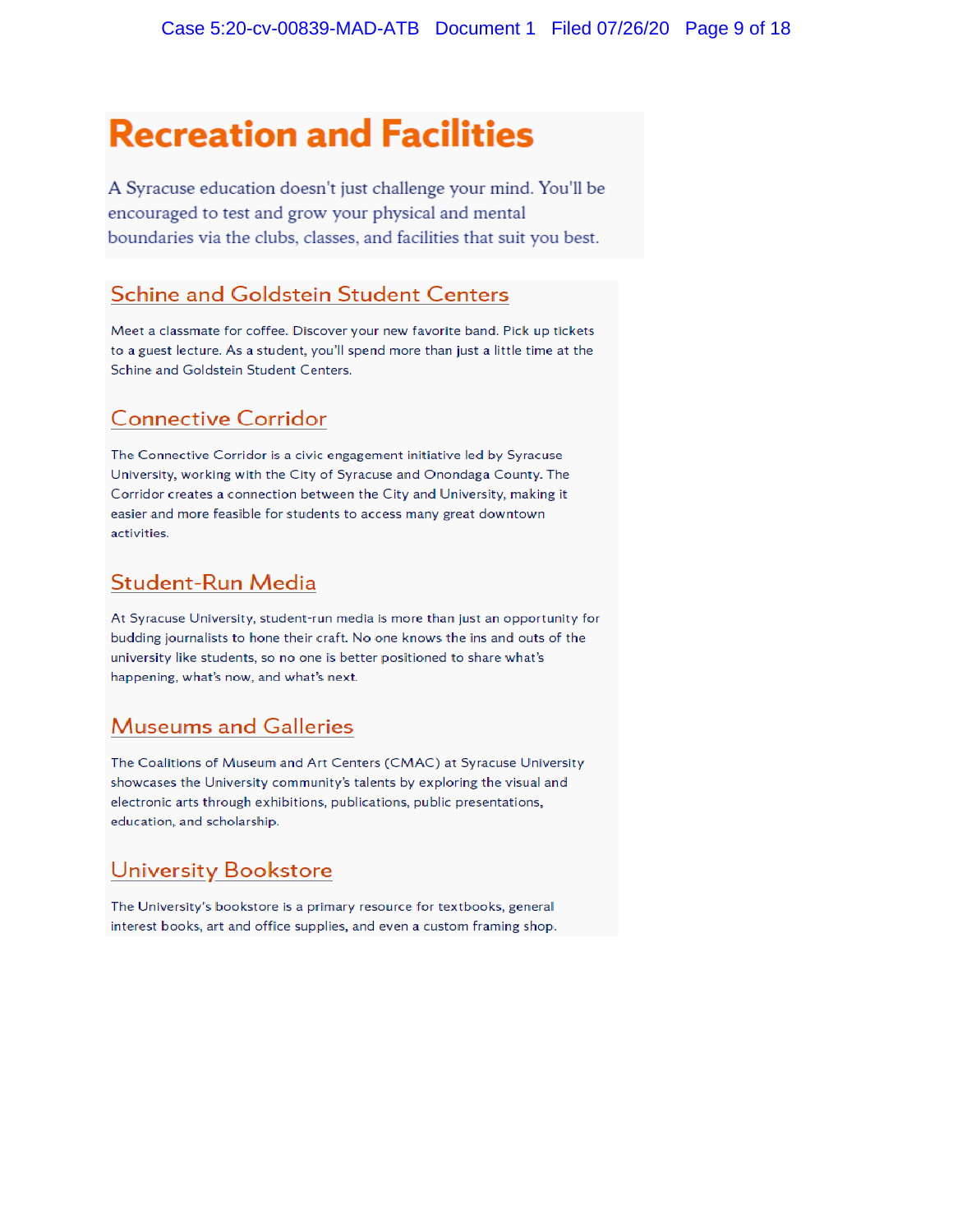## Case 5:20-cv-00839-MAD-ATB Document 1 Filed 07/26/20 Page 10 of 18

31. The online learning options being offered to the University's students are sub-par in practically every aspect as compared to what the educational experience afforded Plaintiff and the members of the Class once was. During the online portion of the semester, the University principally used programs by which previously recorded lectures were posted online for students to view on their own, or by virtual Zoom meetings. Therefore, there was a lack of classroom interaction among teachers and students and among students that is instrumental in interpersonal skill development. Further, the online formats being used by Syracuse University do not require memorization or the development of strong study skills given the absence of any possibility of being called on in class and the ability to consult books and other materials when taking exams.

32. Students have been deprived of the opportunity for collaborative learning and inperson dialogue, feedback, and critique.

33. Access to facilities such as libraries, laboratories, computer labs, and study rooms, are also integral to a college education, and access to the myriad activities offered by campus life fosters social development and independence, and networking for future careers, all substantial and material parts of the basis upon which Syracuse University can charge the tuition it charges, are not being provided.

34. The University has not made any refund of any portion of the tuition Plaintiff and the members of the Class paid for the semester for the period it moved to sub-par online distance learning.

35. Nor has the University refunded an appropriate portion of the Mandatory Fees it collected from Plaintiff and the members of the Class for the semester even though it ceased operating, closed or otherwise limited access to the services and facilities for which the Mandatory Fees were intended to pay.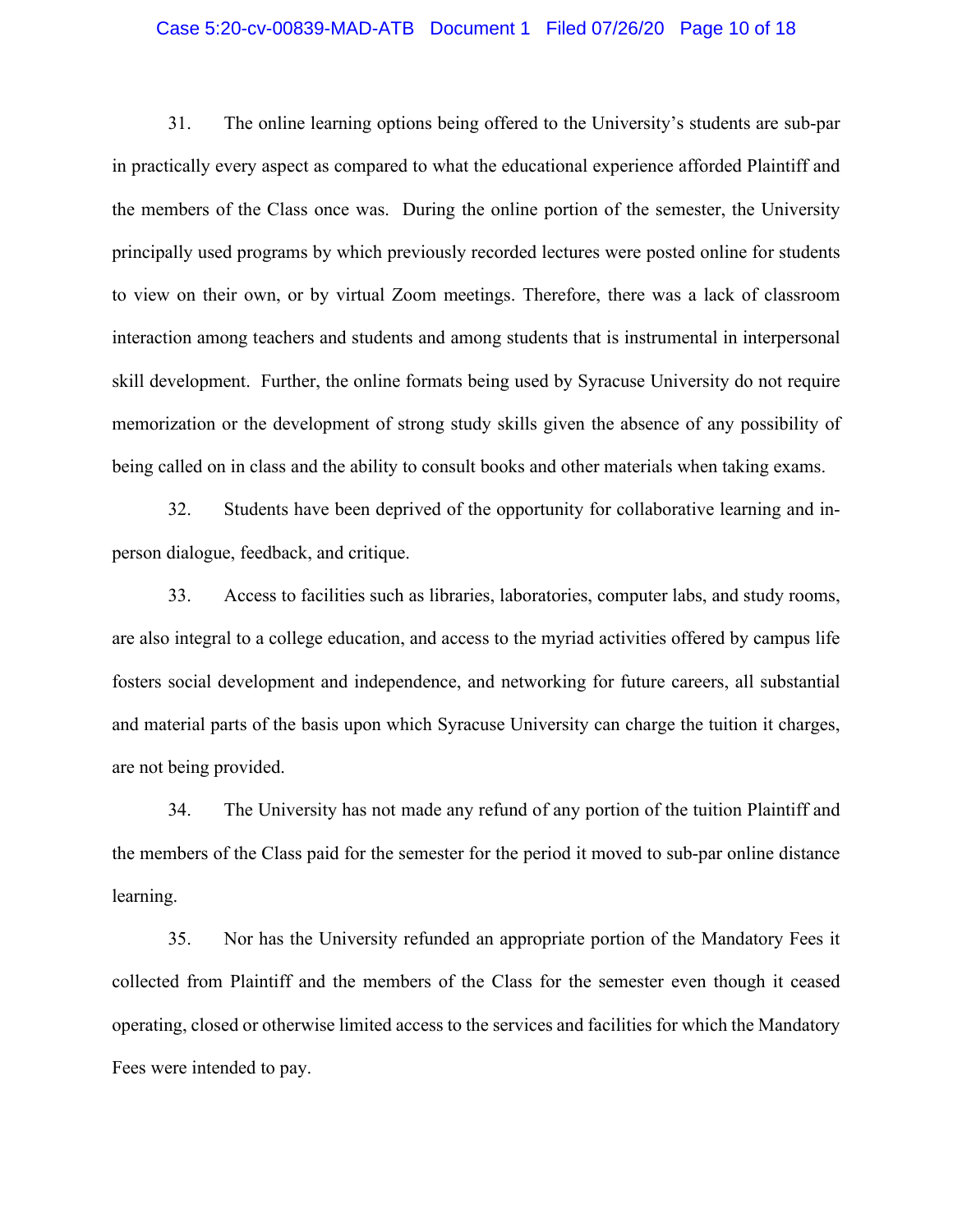36. Plaintiff and the Class members are therefore entitled to a pro-rated refund of the tuition and Mandatory Fees they paid for the Spring 2020 semester, Summer 2020 semester and any future semester where the University stopped providing in-person classes and switched to remote online learning.

# **CLASS ACTION ALLEGATIONS**

37. Plaintiff brings this case individually and, pursuant to Rule 23 of the Federal Rules of Civil Procedure, on behalf of the class defined as: All persons who paid or will pay tuition and/or the Mandatory Fees for a student to attend in-person class(es) during the Spring 2020 semester, Summer 2020 semester, and any future semester at Syracuse University but had their class(es) moved to online learning (the "Class").

38. This action has been brought and may properly be maintained on behalf of the Class proposed herein under the criteria of Rule 23 of the Federal Rules of Civil Procedure.

39. The requirements of Rule  $23(a)(1)$  are satisfied. The Class is so numerous that joinder of all members is impracticable. Although the precise number of Class members is unknown to Plaintiff, the University has reported that 15,043 undergraduate, 6,284 graduate students, and 2,700 professional students enrolled for the 2019-2020 school year. The names and addresses of all such students are known to the University and can be identified through the University's records. Class members may be notified of the pendency of this action by recognized, Court-approved notice dissemination methods, which may include U.S. Mail, electronic mail, Internet postings, and/or published notice.

40. The requirements of Rule  $23(a)(2)$  are satisfied. There are questions of law and fact common to the members of the Class including, without limitation: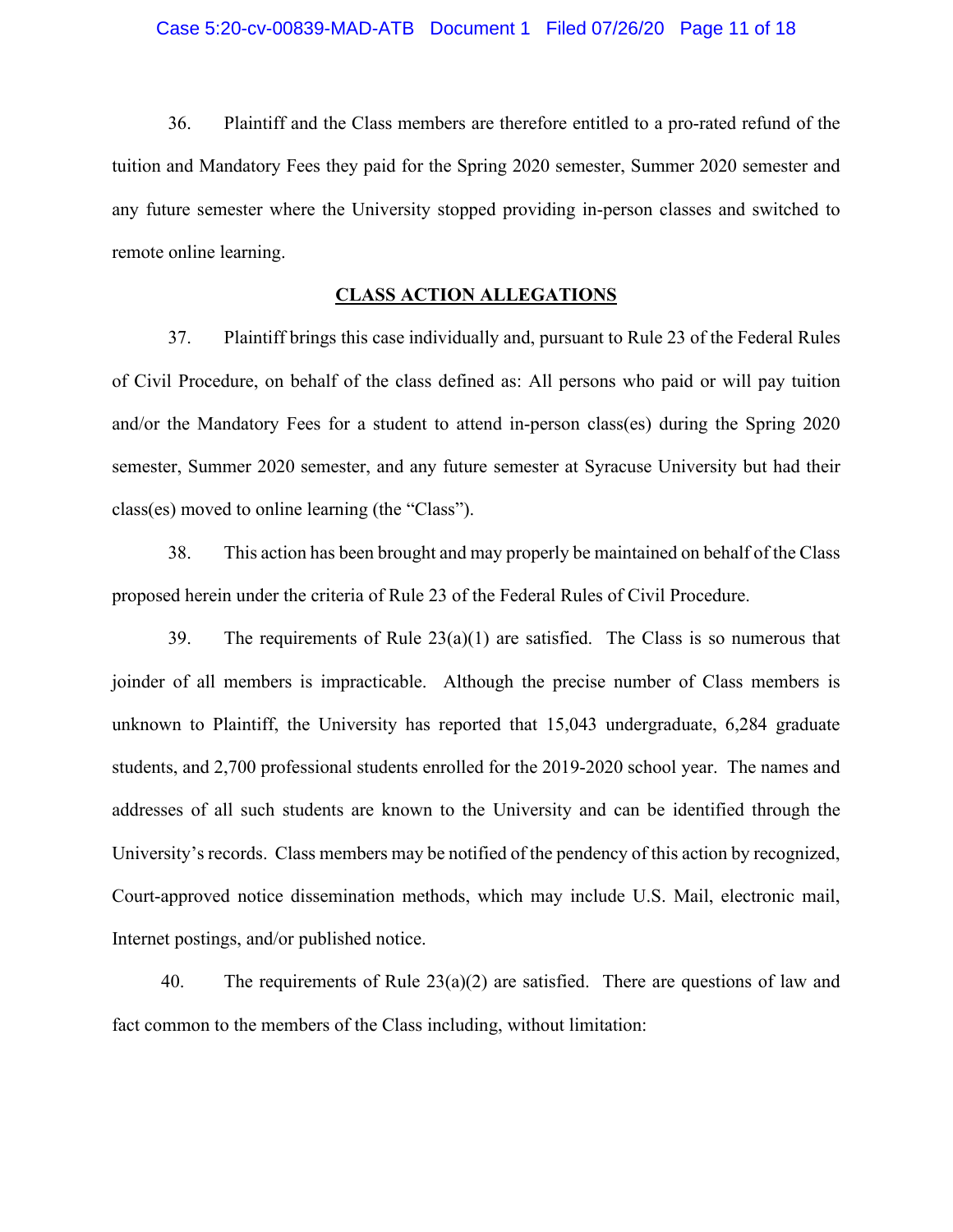- a. Whether the University accepted money from Plaintiff and the Class members in exchange for the promise to provide an in-person and on-campus live education, as well as certain facilities and services throughout the Spring 2020 semester;
- b. Whether Defendant breached its contracts with Plaintiff and the members of the Class by failing to provide them with an in-person and on-campus live education after March 13, 2020;
- c. Whether Defendant breached its contracts with Plaintiff and the Class by failing to provide the services and facilities to which the Mandatory Fees pertained after mid-March 2020;
- d. Whether Defendant is unjustly enriched by retaining a portion of the tuition and Mandatory Fees during the period of time the University has been closed, and Plaintiff and members of the Class have been denied an in-person and on-campus live education and access and the services and facilities for which the Mandatory Fees were paid;
- e. Whether Defendant intentionally interfered with the rights of the Plaintiff and the Class when it moved all in-person classes to a remote online format, cancelled all on-campus events, strongly encouraged students to stay off campus, and discontinuing services for which the Mandatory Fees were intended to pay, all while retaining the tuition and a majority of the Mandatory Fees paid by Plaintiff and the Class; and
- f. The amount of damages and other relief to be awarded to Plaintiff and the Class members.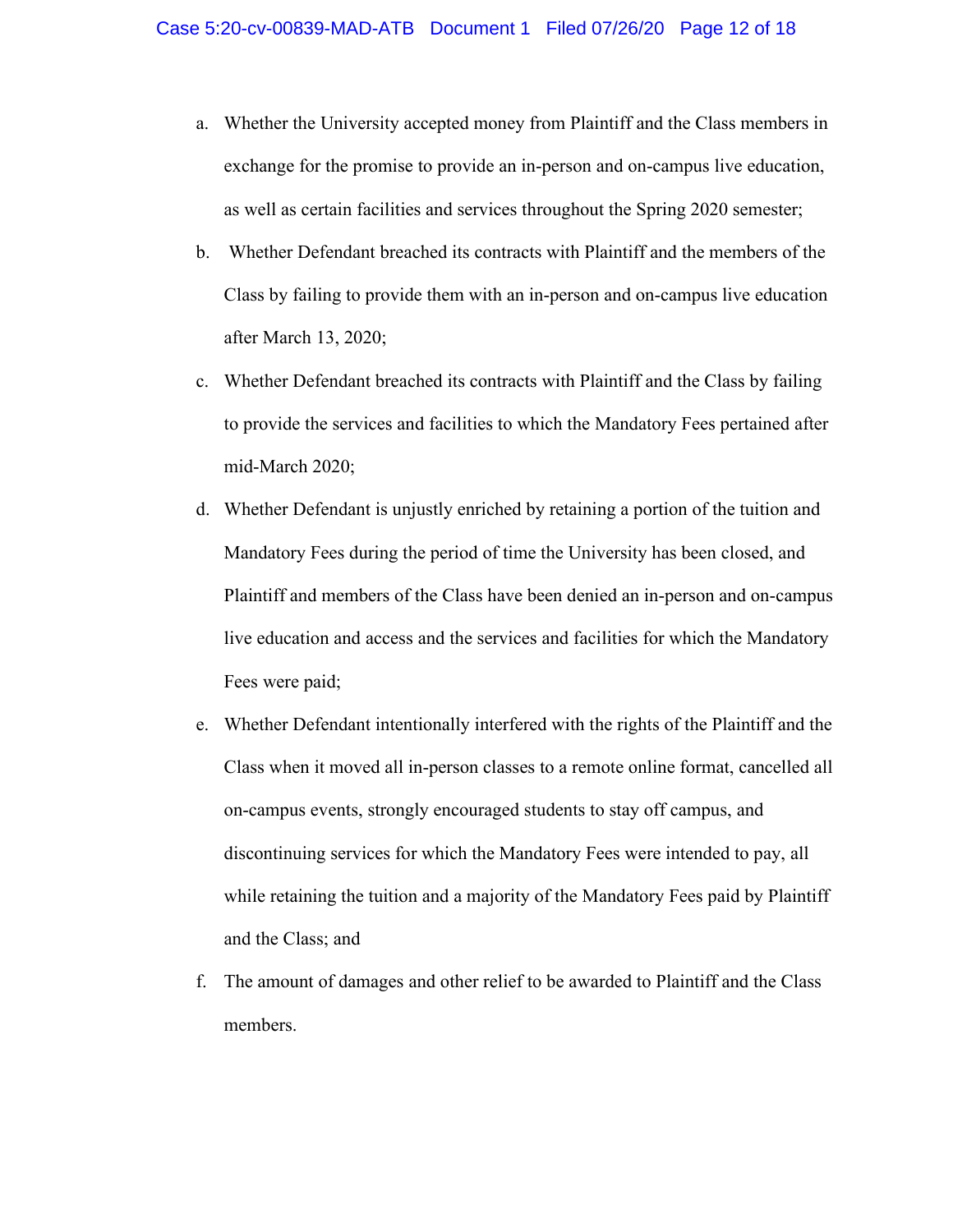## Case 5:20-cv-00839-MAD-ATB Document 1 Filed 07/26/20 Page 13 of 18

41. The requirements of Rule  $23(a)(3)$  are satisfied. Plaintiff's claims are typical of the claims of the members of the Class because Plaintiff and the other Class members each contracted with Defendant for it to provide an in-person and on-campus live education for the tuition they paid and the services and facilities for the Mandatory Fees that they paid, that the University stopped providing in mid-March.

42. The requirements of Rule  $23(a)(4)$  are satisfied. Plaintiff is an adequate class representative because his interests do not conflict with the interests of the other Class members who he seeks to represent, Plaintiff has retained competent counsel who are experienced in complex class action litigation, and Plaintiff intends to prosecute this action vigorously. Class members' interests will be fairly and adequately protected by Plaintiff and his counsel.

43. Class certification of Plaintiff's claims is also appropriate pursuant to Rule 23(b)(3) because the above questions of law and fact that are common to the Class predominate over questions affecting only individual members of the Class, and because a class action is superior to other available methods for the fair and efficient adjudication of this litigation. The damages or financial detriment suffered by individual Class members are relatively small compared to the burden and expense of individual litigation of their claims against the University. It would, thus, be virtually impossible for the Class, on an individual basis, to obtain effective redress for the wrongs committed against them. Furthermore, individualized litigation would create the danger of inconsistent or contradictory judgments arising from the same set of facts. Individualized litigation would also increase the delay and expense to all parties and the court system from the issues raised by this action. By contrast, the class action device provides the benefits of adjudication of these issues in a single proceeding, economies of scale, and comprehensive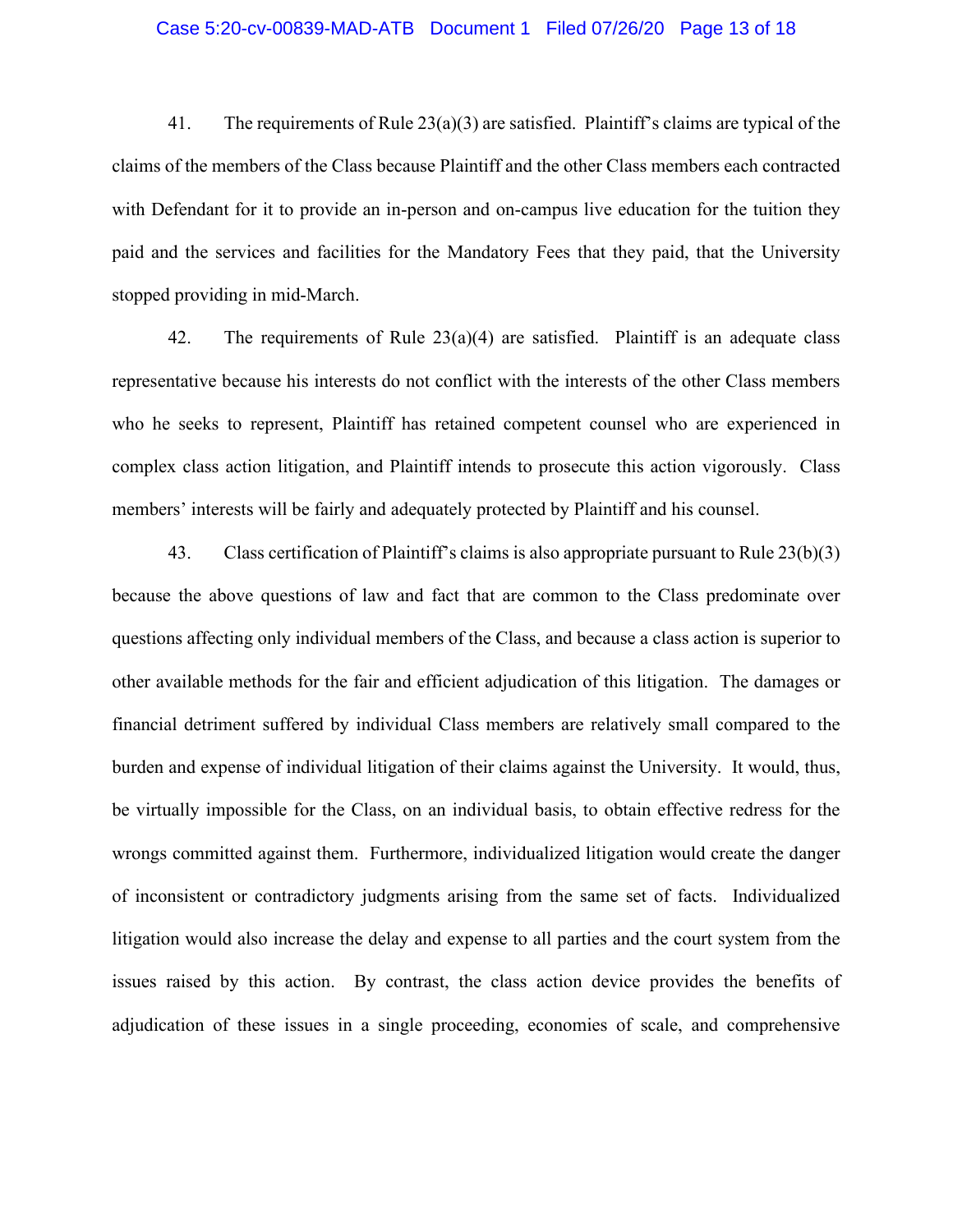## Case 5:20-cv-00839-MAD-ATB Document 1 Filed 07/26/20 Page 14 of 18

supervision by a single court, and presents no unusual management difficulties under the circumstances.

## **FIRST CLAIM FOR RELIEF**

# **BREACH OF CONTRACT (On Behalf of Plaintiff and the Class)**

44. Plaintiff repeats and re-alleges the factual allegations above, as if fully alleged herein.

45. Plaintiff brings this claim individually and on behalf of the members of the Class.

46. By paying the University tuition and Mandatory Fees for the semester, the University agreed to, among other things, provide an in-person and on-campus live education as well as the services and facilities to which the Mandatory Fees they paid pertained throughout the semester. As a result, Plaintiff and each member of the Class entered into a binding contract with the University.

47. The University is in possession of all contracts entered into with Plaintiff and members of the Class.

48. The University has breached its contract with Plaintiff and the Class by failing to provide the promised in-person and on-campus live education as well as the services and facilities to which the Mandatory Fees pertained throughout the semester, yet has retained monies paid by Plaintiff and the Class for a live in-person education and access to these services and facilities during the entire semester. Plaintiff and the members of the Class have therefore been denied the benefit of their bargain.

49. Plaintiff and the members of the Class have suffered damage as a direct and proximate result of the University's breach in the amount of the pro-rated portion of the tuition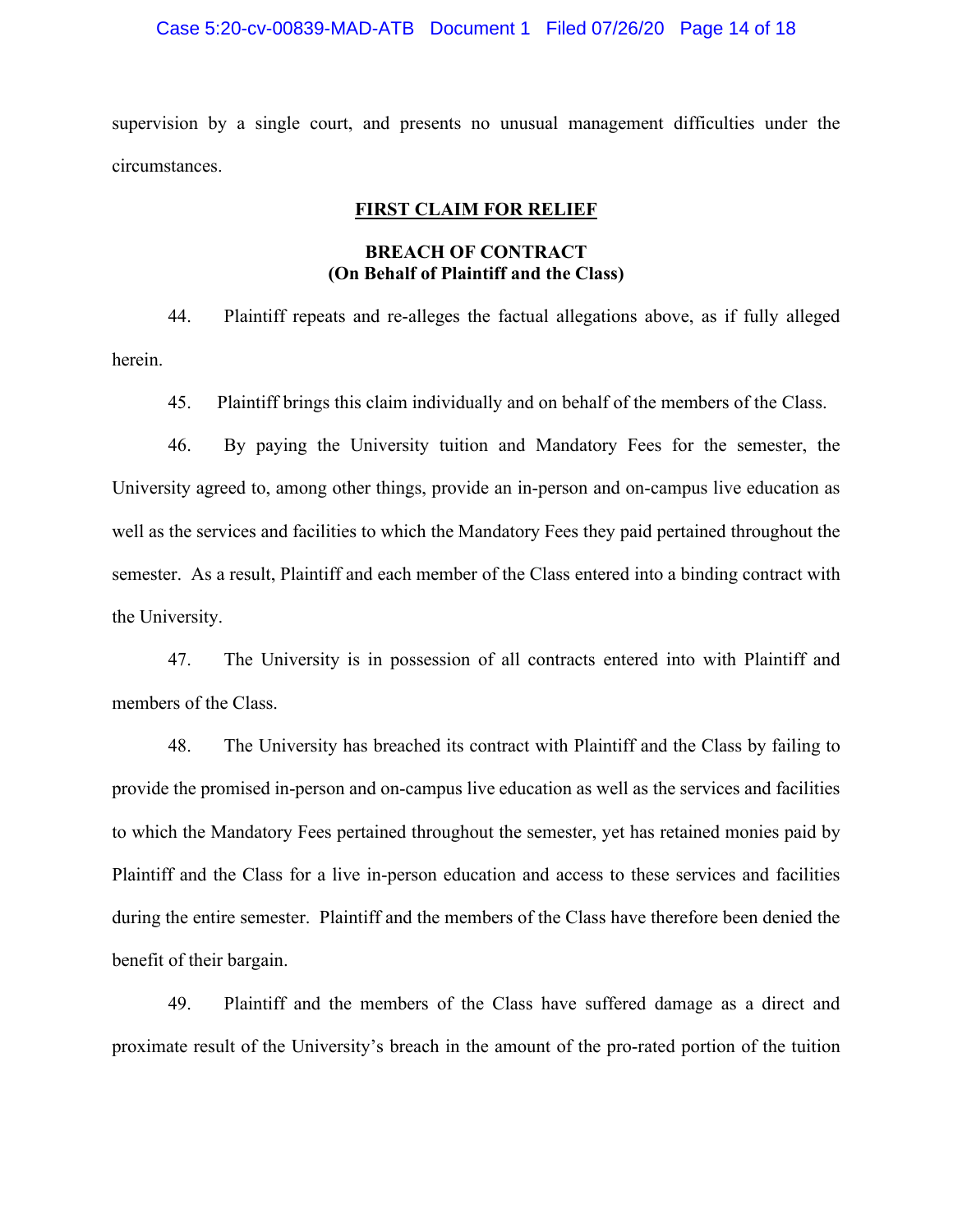## Case 5:20-cv-00839-MAD-ATB Document 1 Filed 07/26/20 Page 15 of 18

and Mandatory Fees they each paid during the semester in which in-person classes were discontinued and facilities were closed by the University.

50. The University should return such portions of the tuition and Mandatory Fees Plaintiff and each Class Member.

# **SECOND CLAIM FOR RELIEF**

# **UNJUST ENRICHMENT (On Behalf of Plaintiff and the Class)**

51. Plaintiff repeats and re-alleges the factual allegations above, as if fully alleged herein.

52. Plaintiff brings this claim individually and on behalf of the members of the Class in the alternative to the First Claim for Relief, to the extent it is determined that Plaintiff and the Class do not have an enforceable contract with the University regarding the relief requested herein.

53. Plaintiff and members of the Class conferred a benefit on the University in the form of tuition and Mandatory Fees paid for the semester. The payment of this tuition and Mandatory Fees was to be in exchange for an in-person, on-campus educational experience to be provided to Plaintiff and the members of the Class throughout the entire semester.

54. The University has retained the full benefit of the tuition and a majority of the Mandatory Fee payments by Plaintiff and the members of the Class for the semester, yet has failed to provide the quality of education and services and facilities for which tuition and the Mandatory Fees were paid, including those for an in-person and on-campus live education, and access to the University's services and facilities.

55. Defendant stopped providing in-person services, stopped providing access to campus and facilities, and some professors stopped providing any lectures or otherwise provided lectures with significantly lower interaction. The University's retention of tuition and Mandatory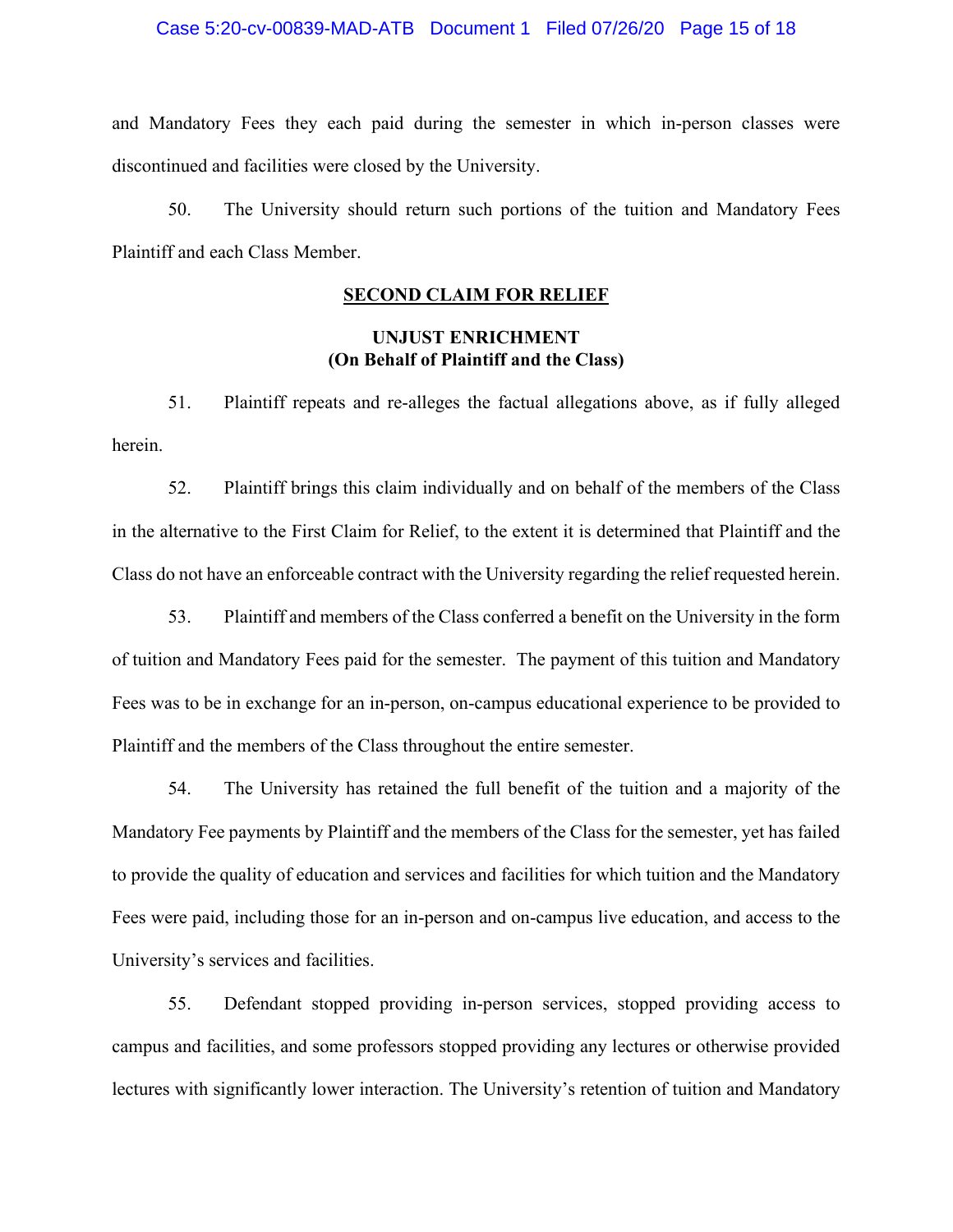## Case 5:20-cv-00839-MAD-ATB Document 1 Filed 07/26/20 Page 16 of 18

Fees that were paid for access to those services and lectures is unjust and inequitable under the circumstances.

56. Accordingly, the University has been unjustly enriched in the amount of the prorated tuition and Mandatory Fees it retained during the portion of time the Spring 2020 semester in which in-person classes were discontinued and facilities were closed by the University.

## **THIRD CLAIM FOR RELIEF**

# **CONVERSION (On Behalf of Plaintiff and the Class)**

57. Plaintiff repeats and re-alleges the factual allegations above, as if fully set forth herein.

58. In the alternative, should there be a finding that no contract exists, Plaintiff brings this claim individually and on behalf of the members of the Class.

59. Plaintiff and the members of the Class exchanged their property (funds) in the form tuition and Mandatory Fees for a full semesters in-person education, in-person services, access to facilities, and face to face instruction. Should the full semesters in-person education, in-person services, access to facilities, and face to face instruction not be provided, Plaintiff and members of the Class have a right to be reimbursed pro-rated tuition and Mandatory Fees.

60. The University intentionally interfered with the rights of the Plaintiff and the Class when it cancelled a portion of the semester, moved all in-person classes to a remote online format, cancelled all on-campus events, and discontinued services for which the Mandatory Fees were intended to pay, all while retaining the property (tuition and Mandatory Fees) of the Plaintiff and the Class.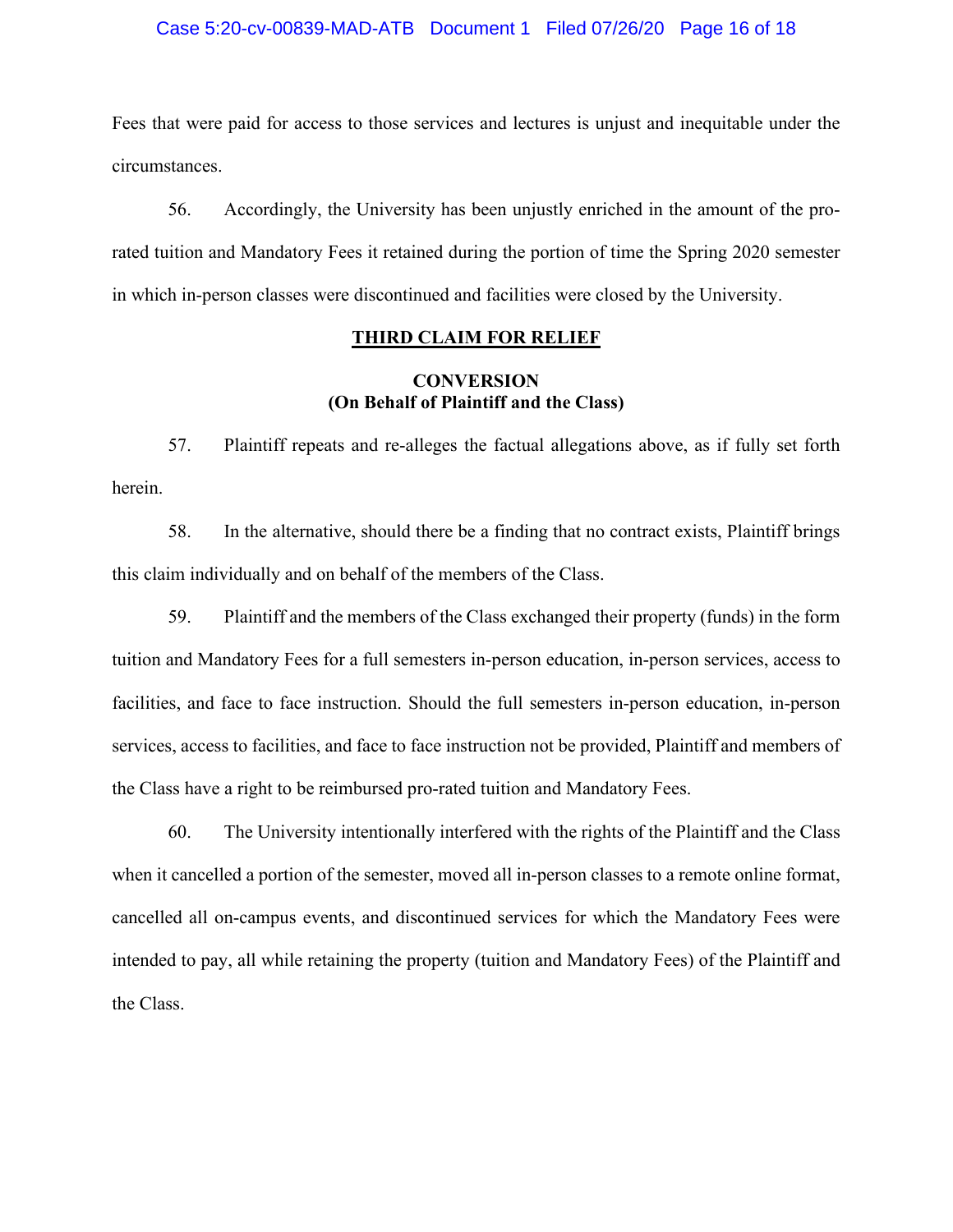## Case 5:20-cv-00839-MAD-ATB Document 1 Filed 07/26/20 Page 17 of 18

61. The University's retention of the tuition and Mandatory Fees paid by Plaintiff and the Class without providing the services for which they paid, deprived Plaintiff and the Class of the benefit for which the tuition and Mandatory Fees were paid.

62. The University's interference with the services for which Plaintiff and the Class paid harmed Plaintiff and the Class in that the University has retained property (funds) that rightfully belong to the Plaintiff and Class.

63. The University intends to permanently deprive Plaintiff and the Class of these funds.

64. The University has wrongfully converted these specific and readily identifiable funds.

65. Plaintiff and the Class are entitled to the return of their remaining pro-rated amounts of tuition and Mandatory Fees for the time when the University switched to remote online learning and stopped providing in person services and access to facilities.

### **PRAYER FOR RELIEF**

WHEREFORE, Plaintiff respectfully requests that judgment be entered in favor of Plaintiff and the Class against Defendant as follows:

- (a) For an order certifying the Class under Rule 23 of the Federal Rules of Civil Procedure and naming Plaintiff as representative of the Class and Plaintiff's attorneys as Class Counsel to represent the Class;
- (b) For an order finding in favor of Plaintiff and the Class on all counts asserted herein;
- (c) For compensatory damages in an amount to be determined by the trier of fact;